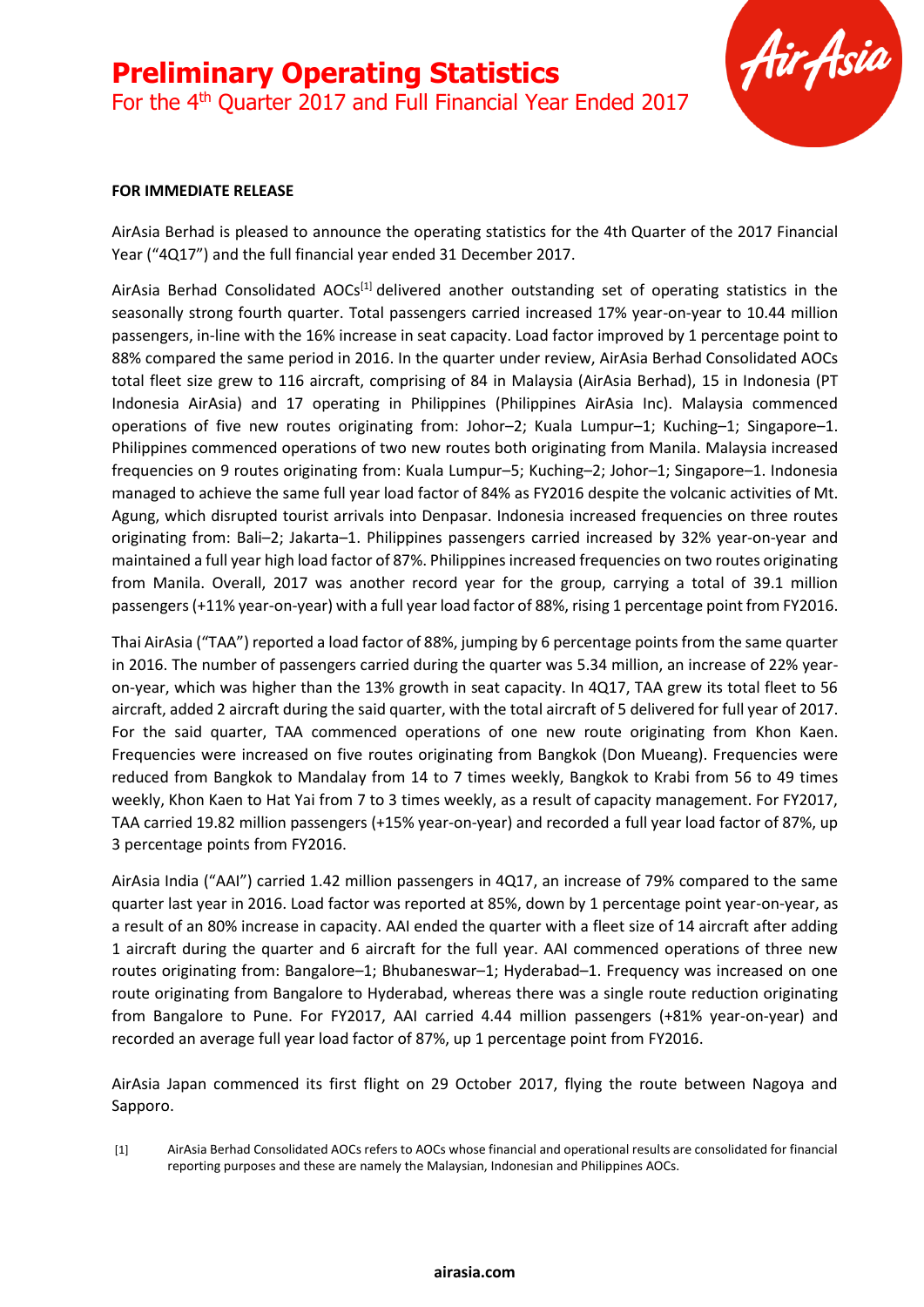For the 4th Quarter 2017 and Full Financial Year Ended 2017



### **AirAsia Berhad Consolidated AOCs – Malaysia, Indonesia & Philippines**

| 4 <sup>th</sup> Quarter 2017 Operating Statistics |             |            |               |
|---------------------------------------------------|-------------|------------|---------------|
| <b>AirAsia Berhad Consolidated</b>                |             | OCT-DEC    |               |
| AOCs (MAA, Indonesia &<br><b>Philippines</b> )    | 2017        | 2016       | <b>Change</b> |
| Passengers Carried <sup>1</sup>                   | 10,440,022  | 8,925,464  | 17%           |
| Capacity <sup>2</sup>                             | 11,930,844  | 10,308,450 | 16%           |
| Load Factor $(%)^3$                               | 88          | 87         | $+1$ ppts     |
| ASK $(mil)^4$                                     | 15,610      | 13,689     | 14%           |
| RPK $(mil)^5$                                     | 13,429      | 11,708     | 15%           |
| Number of stages <sup>6</sup>                     | 66,164      | 56,689     | 17%           |
| Average stage length (km)                         | 1,291       | 1,298      | $-1%$         |
| Size of fleet at month end <sup>7</sup>           | $116^{(i)}$ | 105        | 11            |

### **Full Year 2017 Operating Statistics – AirAsia Berhad Consolidated**

| <b>AirAsia Berhad Consolidated</b>             | <b>JAN-DEC</b> |            |           |
|------------------------------------------------|----------------|------------|-----------|
| AOCs (MAA, Indonesia &<br><b>Philippines</b> ) | 2017           | 2016       | Change    |
| Passengers Carried <sup>1</sup>                | 39,092,972     | 35,102,261 | 11%       |
| Capacity <sup>2</sup>                          | 44,435,006     | 40,507,571 | 10%       |
| Load Factor $(%)^3$                            | 88             | 87         | $+1$ ppts |
|                                                |                |            |           |
| $ASK$ (mil) <sup>4</sup>                       | 58,311         | 53,272     | 9%        |
| RPK $(mil)5$                                   | 50,805         | 45,762     | 11%       |
|                                                |                |            |           |
| Number of stages <sup>6</sup>                  | 246,162        | 223,788    | 10%       |
| Average stage length (km)                      | 1,290          | 1,291      | 0%        |
| Size of fleet at month end <sup>7</sup>        | $116^{(i)}$    | 105        | 11        |

*Note: (i) The fleet count excludes:*

*- Eight (8) A320 aircraft operated by Indonesia AirAsia X*

*- Six (6) A320 MAA aircraft grounded in 4Q17 for redeployment to other AOCs in 1Q18*

*- Two (2) A320 aircraft novated from MAA to AAC and subsequently leased to a third party airline*

*- One (1) MAA-owned aircraft leased to a third party airline*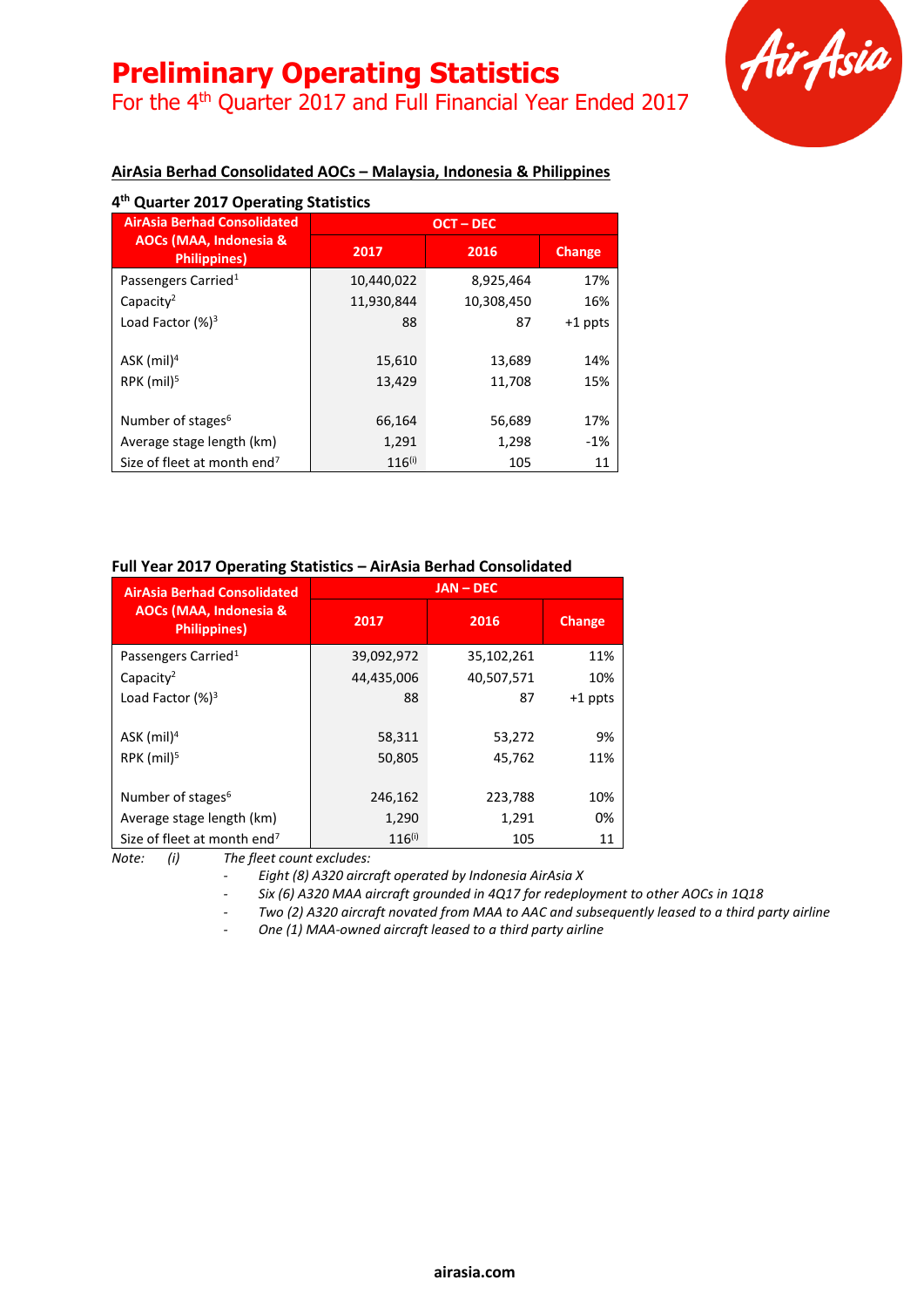For the 4th Quarter 2017 and Full Financial Year Ended 2017



#### **Malaysia**

#### **4 th Quarter 2017 Operating Statistics**

|                                         | <b>OCT - DEC</b> |           |               |
|-----------------------------------------|------------------|-----------|---------------|
| <b>Malaysia AirAsia</b>                 | 2017             | 2016      | <b>Change</b> |
| Passengers Carried <sup>1</sup>         | 7,796,296        | 6,762,823 | 15%           |
| Capacity <sup>2</sup>                   | 8,803,164        | 7,740,030 | 14%           |
| Load Factor $(%)^3$                     | 89               | 87        | $+2$ ppts     |
|                                         |                  |           |               |
| ASK $(mil)^4$                           | 11,621           | 10,275    | 13%           |
| RPK $(mil)^5$                           | 10,160           | 8,852     | 15%           |
|                                         |                  |           |               |
| Number of stages <sup>6</sup>           | 48,788           | 42,420    | 15%           |
| Average stage length (km)               | 1,317            | 1,310     | 1%            |
| Size of fleet at month end <sup>7</sup> | $84^{(ii)}$      | 77        |               |

#### **Year 2017 Operating Statistics - Malaysia**

| <b>Malaysia AirAsia</b>                 |             | <b>JAN - DEC</b> |               |
|-----------------------------------------|-------------|------------------|---------------|
|                                         | 2017        | 2016             | <b>Change</b> |
| Passengers Carried <sup>1</sup>         | 29,182,553  | 26,410,922       | 10%           |
| Capacity <sup>2</sup>                   | 32,854,346  | 30,282,671       | 8%            |
| Load Factor $(%)^3$                     | 89          | 87               | $+2$ ppts     |
|                                         |             |                  |               |
| ASK $(mil)^4$                           | 43,270      | 40,086           | 8%            |
| RPK $(mil)5$                            | 38,060      | 34,676           | 10%           |
|                                         |             |                  |               |
| Number of stages <sup>6</sup>           | 181,821     | 166,983          | 9%            |
| Average stage length (km)               | 1,312       | 1,316            | 0%            |
| Size of fleet at month end <sup>7</sup> | $84^{(ii)}$ | 77               |               |

*Note: (ii) The fleet count excludes:*

*- Six (6) A320 MAA aircraft grounded in 4Q17 for redeployment to other AOCs in 1Q18*

*- Two (2) A320 aircraft novated from MAA to AAC and subsequently leased to a third party airline*

*- One (1) MAA-owned aircraft leased to a third party airline*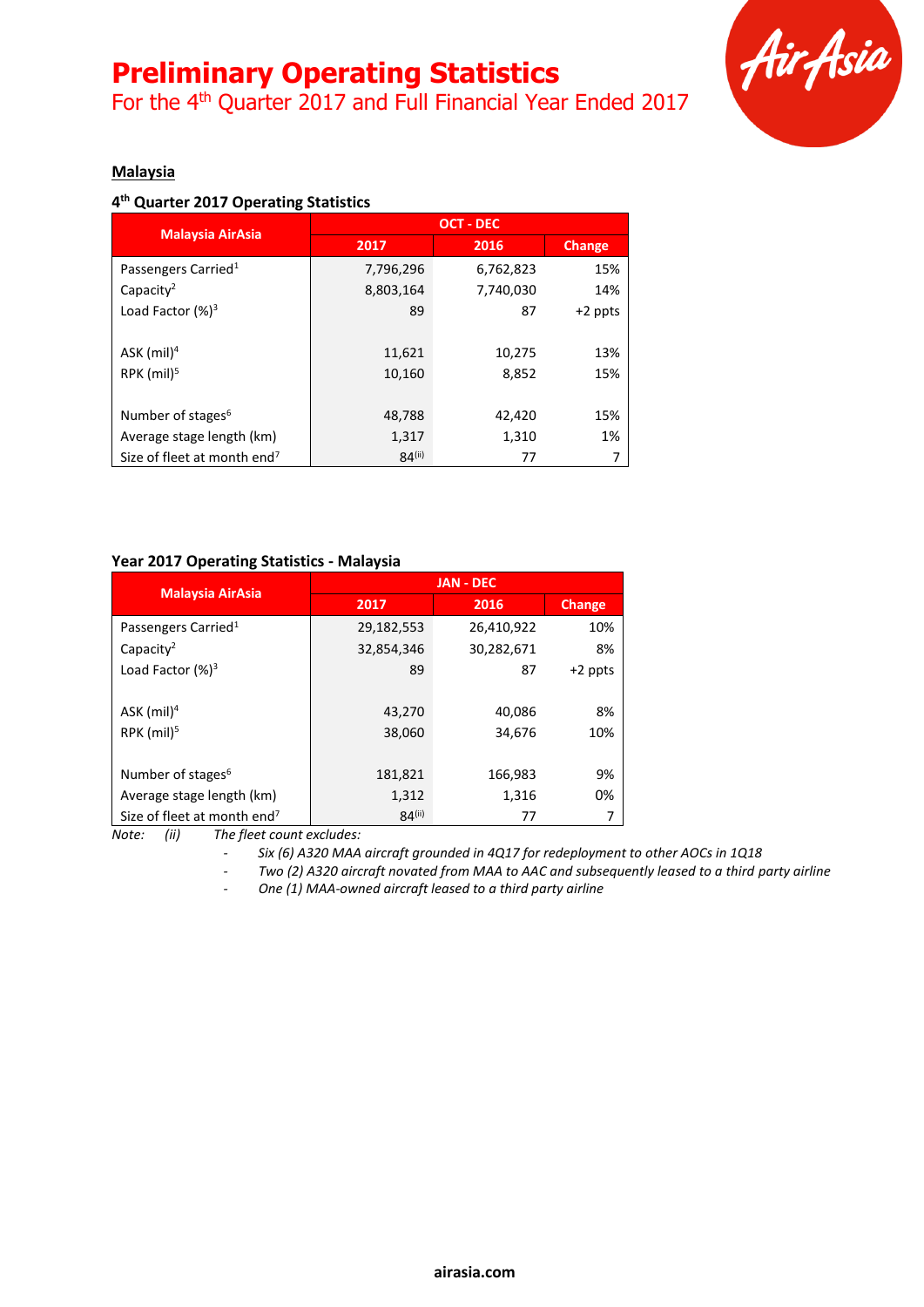For the 4<sup>th</sup> Quarter 2017 and Full Financial Year Ended 2017



#### **Indonesia**

### **4 th Quarter 2017 Operating Statistics**

|                                         | <b>OCT-DEC</b>        |           |         |
|-----------------------------------------|-----------------------|-----------|---------|
| <b>Indonesia AirAsia</b>                | 2017                  | 2016      | Change  |
| Passengers Carried <sup>1</sup>         | 1,108,130             | 1,121,830 | $-1%$   |
| Capacity <sup>2</sup>                   | 1,394,820             | 1,349,640 | 3%      |
| Load Factor $(%)^3$                     | 79                    | 83        | -4 ppts |
|                                         |                       |           |         |
| ASK $(mil)^4$                           | 2,067                 | 1,941     | 7%      |
| $RPK$ (mil) <sup>5</sup>                | 1,588                 | 1,605     | $-1%$   |
|                                         |                       |           |         |
| Number of stages <sup>6</sup>           | 7,749                 | 7,498     | 3%      |
| Average stage length (km)               | 1,352                 | 1,308     | 3%      |
| Size of fleet at month end <sup>7</sup> | $15$ <sup>(iii)</sup> | 14        | 1       |

#### **Full Year 2017 Operating Statistics - Indonesia**

| <b>Indonesia AirAsia</b>                | <b>JAN-DEC</b>        |           |        |
|-----------------------------------------|-----------------------|-----------|--------|
|                                         | 2017                  | 2016      | Change |
| Passengers Carried <sup>1</sup>         | 4,634,001             | 4,700,353 | $-1%$  |
| Capacity <sup>2</sup>                   | 5,547,960             | 5,615,640 | $-1%$  |
| Load Factor $(%)^3$                     | 84                    | 84        |        |
|                                         |                       |           |        |
| ASK $(mil)^4$                           | 8,055                 | 8,083     | 0%     |
| RPK (mil) <sup>5</sup>                  | 6,719                 | 6,721     | 0%     |
|                                         |                       |           |        |
| Number of stages <sup>6</sup>           | 30,822                | 31,198    | $-1%$  |
| Average stage length (km)               | 1,343                 | 1,309     | 3%     |
| Size of fleet at month end <sup>7</sup> | $15$ <sup>(iii)</sup> | 14        |        |

*Note: (iii) The fleet count excludes:*

*- Eight (8) A320 aircraft operated by Indonesia AirAsia X*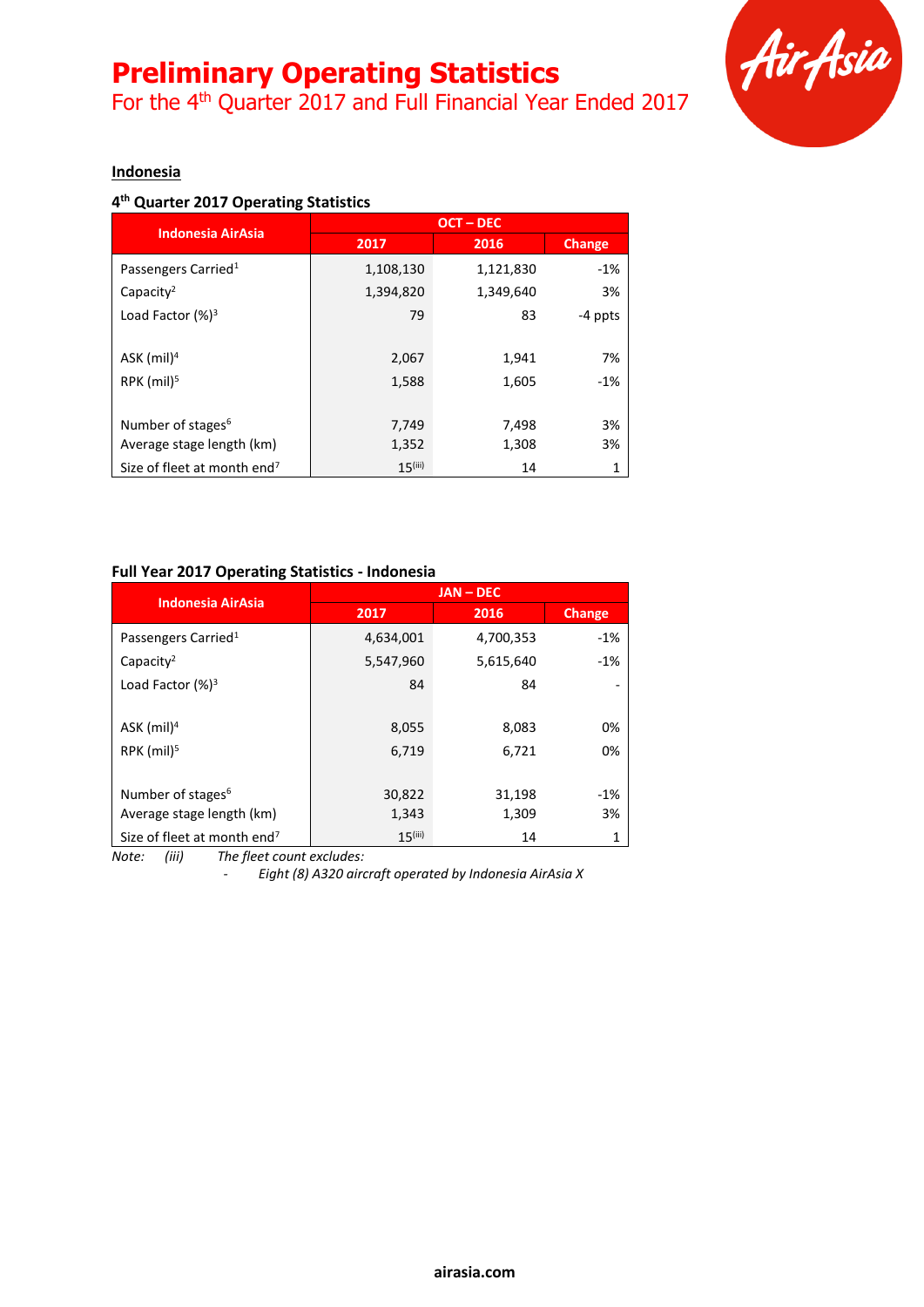For the 4<sup>th</sup> Quarter 2017 and Full Financial Year Ended 2017



#### **Philippines**

### **4 th Quarter 2017 Operating Statistics**

|                                         | <b>OCT-DEC</b> |           |         |
|-----------------------------------------|----------------|-----------|---------|
| <b>AirAsia Philippines</b>              | 2017           | 2016      | Change  |
| Passengers Carried <sup>1</sup>         | 1,535,596      | 1,040,811 | 48%     |
| Capacity <sup>2</sup>                   | 1,732,860      | 1,218,780 | 42%     |
| Load Factor $(%)^3$                     | 89             | 85        | +4 ppts |
|                                         |                |           |         |
| ASK (mil) <sup>4</sup>                  | 1,922          | 1,473     | 30%     |
| RPK (mil) <sup>5</sup>                  | 1,682          | 1,251     | 34%     |
|                                         |                |           |         |
| Number of stages <sup>6</sup>           | 9,627          | 6,771     | 42%     |
| Average stage length (km)               | 1,109          | 1,216     | -9%     |
| Size of fleet at month end <sup>7</sup> | 17             | 14        | 3       |

#### **Full Year 2017 Operating Statistics - Philippines**

| <b>AirAsia Philippines</b>              |           | $JAN - DEC$ |        |
|-----------------------------------------|-----------|-------------|--------|
|                                         | 2017      | 2016        | Change |
| Passengers Carried <sup>1</sup>         | 5,276,418 | 3,990,986   | 32%    |
| Capacity <sup>2</sup>                   | 6,032,700 | 4,609,260   | 31%    |
| Load Factor $(%)^3$                     | 87        | 87          |        |
|                                         |           |             |        |
| $ASK$ (mil) <sup>4</sup>                | 6,986     | 5,103       | 37%    |
| $RPK$ (mil) <sup>5</sup>                | 6,026     | 4,365       | 38%    |
|                                         |           |             |        |
| Number of stages <sup>6</sup>           | 33,519    | 25,607      | 31%    |
| Average stage length (km)               | 1,124     | 1,109       | 1%     |
| Size of fleet at month end <sup>7</sup> | 17        | 14          | 3      |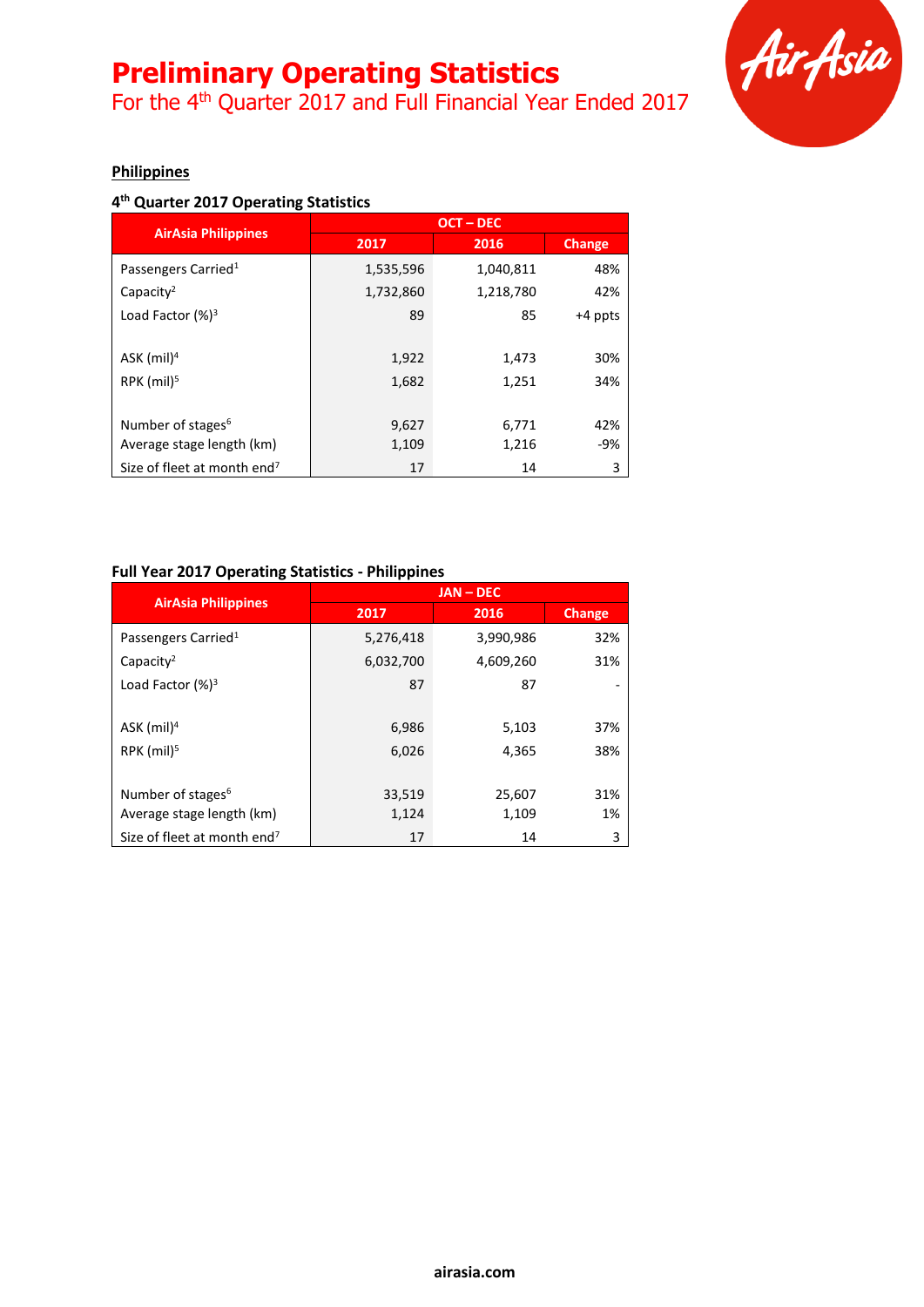For the 4<sup>th</sup> Quarter 2017 and Full Financial Year Ended 2017



### **Thailand**

### **4 th Quarter 2017 Operating Statistics**

| <b>Thai AirAsia</b>                     |           | <b>OCT-DEC</b> |               |
|-----------------------------------------|-----------|----------------|---------------|
|                                         | 2017      | 2016           | <b>Change</b> |
| Passengers Carried <sup>1</sup>         | 5,338,938 | 4,365,223      | 22%           |
| Capacity <sup>2</sup>                   | 6,034,866 | 5,351,676      | 13%           |
| Load Factor $(%)^3$                     | 88        | 82             | $+6$ ppts     |
|                                         |           |                |               |
| ASK $(mil)^4$                           | 5,972     | 5,208          | 15%           |
| $RPK$ (mil) <sup>5</sup>                | 5,254     | 4,203          | 25%           |
|                                         |           |                |               |
| Number of stages <sup>6</sup>           | 33,511    | 29,720         | 13%           |
| Average stage length (km)               | 989       | 973            | 2%            |
| Size of fleet at month end <sup>7</sup> | 56        | 51             | 5             |

### **Full Year 2017 Operating Statistics - Thailand**

| <b>Thai AirAsia</b>                     |            | <b>JAN - DEC</b> |               |
|-----------------------------------------|------------|------------------|---------------|
|                                         | 2017       | 2016             | <b>Change</b> |
| Passengers Carried <sup>1</sup>         | 19,819,034 | 17,222,964       | 15%           |
| Capacity <sup>2</sup>                   | 22,703,958 | 20,481,756       | 11%           |
| Load Factor $(%)^3$                     | 87         | 84               | $+3$ ppts     |
|                                         |            |                  |               |
| ASK $(mil)^4$                           | 22,379     | 20,629           | 8%            |
| $RPK$ (mil) <sup>5</sup>                | 19,523     | 17,285           | 13%           |
|                                         |            |                  |               |
| Number of stages <sup>6</sup>           | 126,083    | 113,776          | 11%           |
| Average stage length (km)               | 986        | 1,007            | $-2%$         |
| Size of fleet at month end <sup>7</sup> | 56         | 51               | 5             |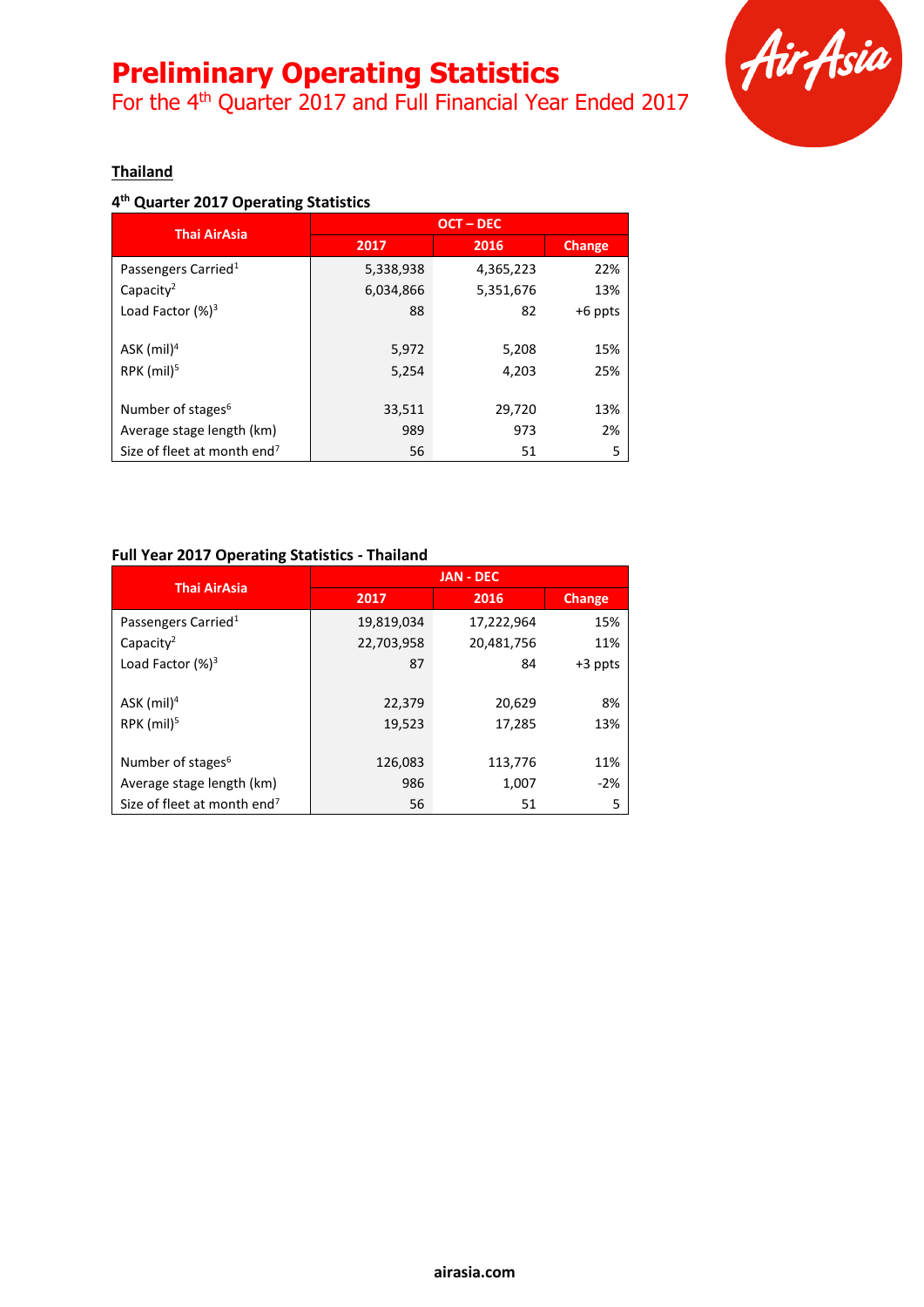For the 4<sup>th</sup> Quarter 2017 and Full Financial Year Ended 2017



#### **India**

### **4 th Quarter 2017 Operating Statistics**

| AirAsia India                           |           | <b>OCT-DEC</b> |               |
|-----------------------------------------|-----------|----------------|---------------|
|                                         | 2017      | 2016           | <b>Change</b> |
| Passengers Carried <sup>1</sup>         | 1,416,269 | 792,132        | 79%           |
| Capacity <sup>2</sup>                   | 1,657,440 | 921,960        | 80%           |
| Load Factor $(%)^3$                     | 85        | 86             | $-1$ ppts     |
|                                         |           |                |               |
| ASK (mil) <sup>4</sup>                  | 1,628     | 990            | 65%           |
| $RPK$ (mil) <sup>5</sup>                | 1,419     | 855            | 66%           |
|                                         |           |                |               |
| Number of stages <sup>6</sup>           | 9,208     | 5,122          | 80%           |
| Average stage length (km)               | 927       | 1,001          | $-7%$         |
| Size of fleet at month end <sup>7</sup> | 14        | 8              | 6             |

#### **Full Year 2017 Operating Statistics - India**

| AirAsia India                           |           | <b>JAN - DEC</b> |           |
|-----------------------------------------|-----------|------------------|-----------|
|                                         | 2017      | 2016             | Change    |
| Passengers Carried <sup>1</sup>         | 4,441,148 | 2,453,468        | 81%       |
| Capacity <sup>2</sup>                   | 5,097,420 | 2,836,980        | 80%       |
| Load Factor $(%)^3$                     | 87        | 86               | $+1$ ppts |
|                                         |           |                  |           |
| ASK $(mil)^4$                           | 5,226     | 3,365            | 55%       |
| RPK $(mil)5$                            | 4,627     | 2,924            | 58%       |
|                                         |           |                  |           |
| Number of stages <sup>6</sup>           | 28,319    | 15,761           | 80%       |
| Average stage length (km)               | 963       | 1,099            | $-12%$    |
| Size of fleet at month end <sup>7</sup> | 14        | 8                | 6         |